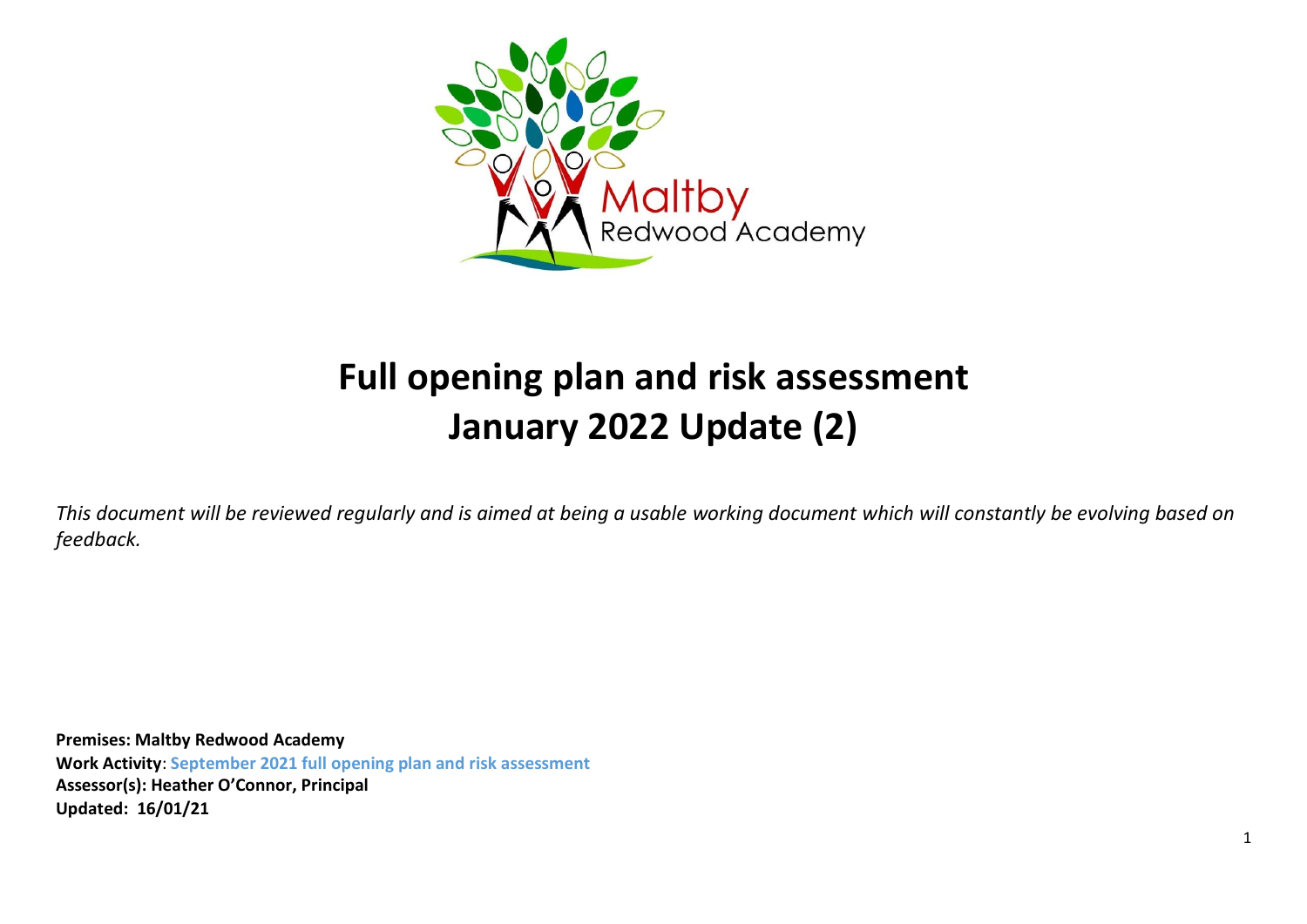**Pages: 16**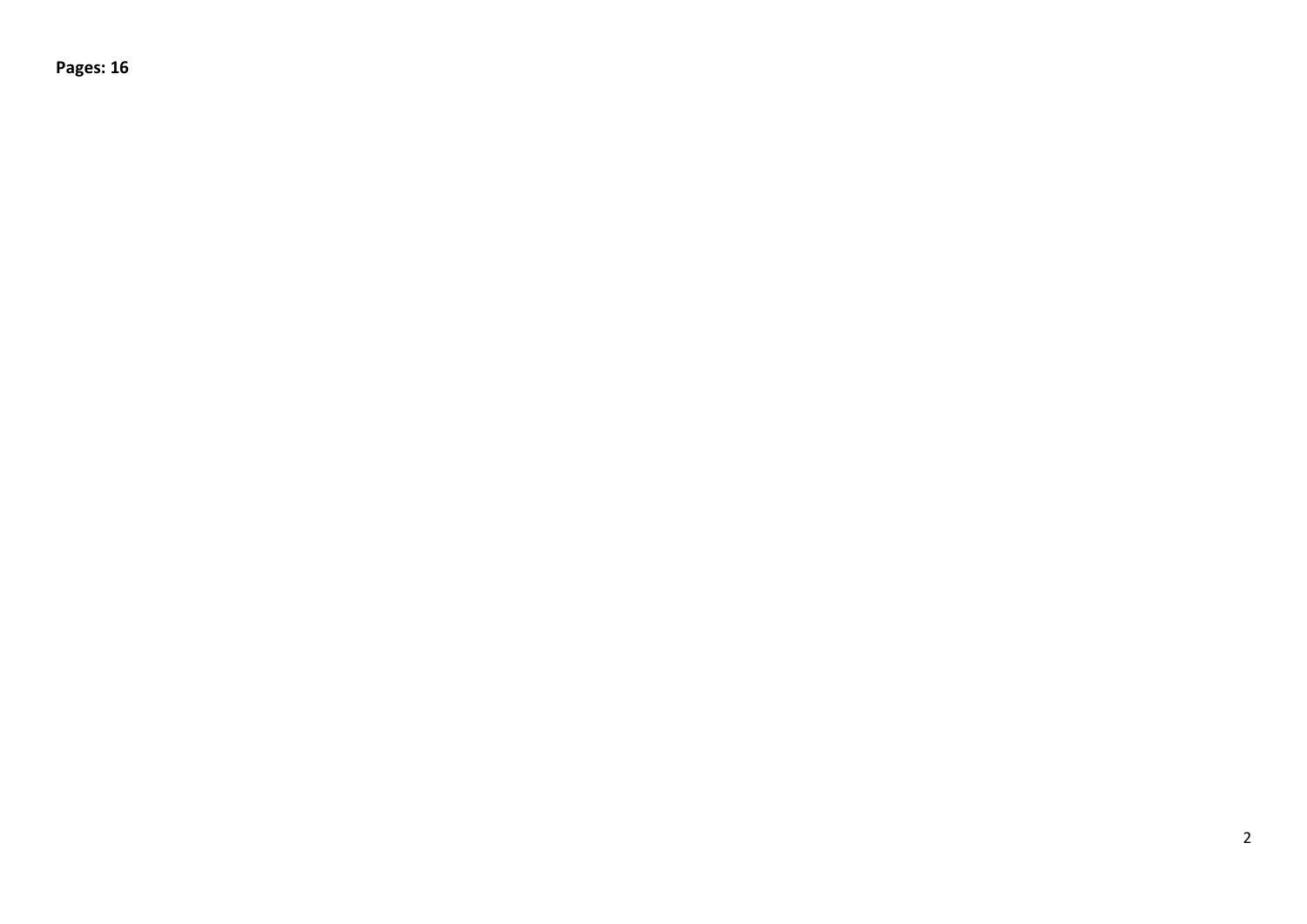# **Maltby Redwood Academy – September 2021 full opening**

**Contents:**

**Maltby** Learning Trust

- **Section 1 – Overview and rationale – Page 3**
- **Section 2 – Outline of March full opening plan – Pages 4 - 9**
- **Section 3 – Risk Assessment – Pages 9 – 13**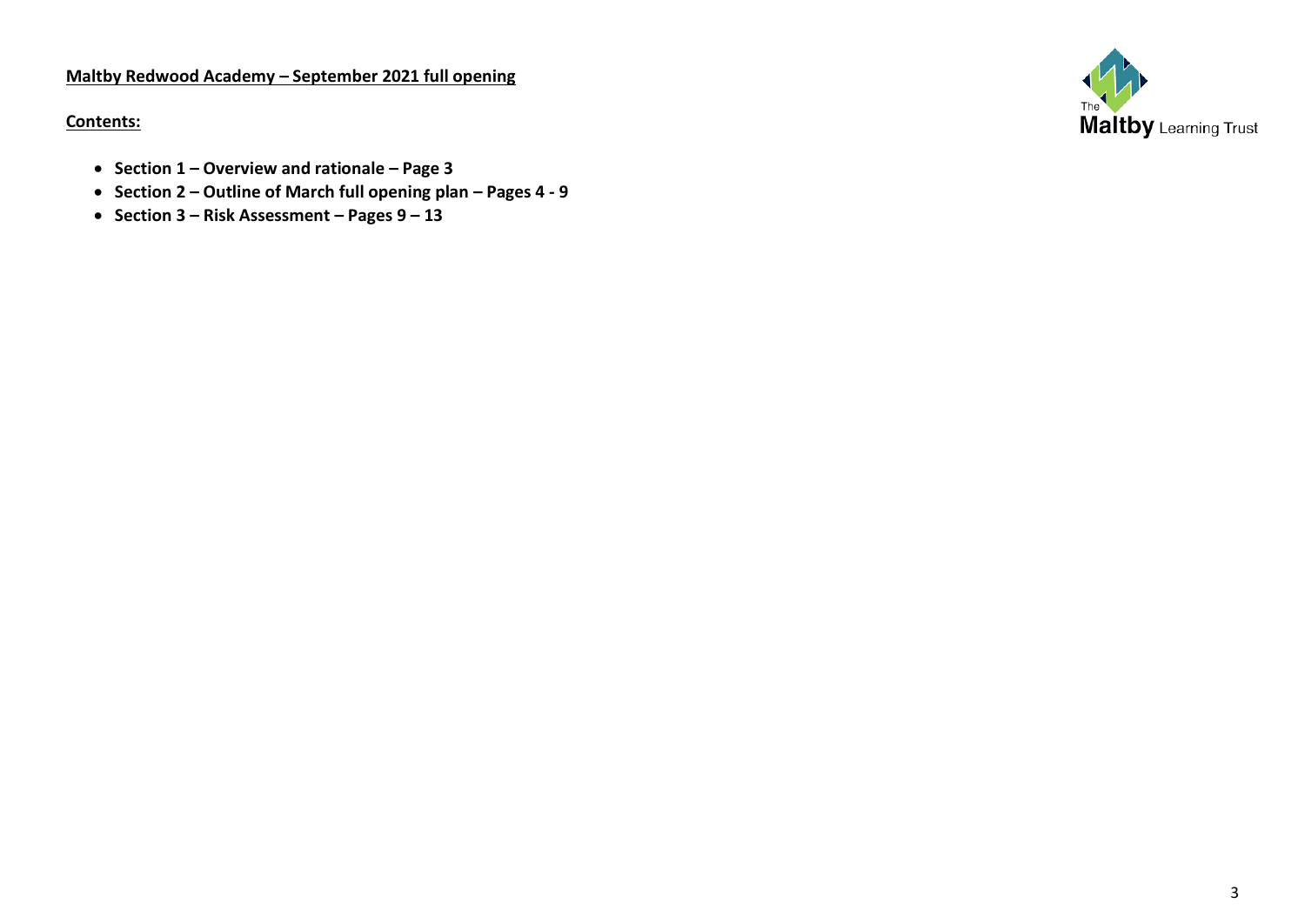#### **Section 1 - Overview and rationale**

*"As the country moves to Step 4 of the roadmap, the government will continue to manage the risk of serious illness from the spread of the virus. This marks a new phase in the government's response to the pandemic, moving away from stringent restrictions on everyone's day-to-day lives, towards advising people on how to protect themselves and others, alongside targeted interventions to reduce risk. As COVID-19 becomes a virus that we learn to live with,*  there is now an imperative to reduce the disruption to children and young people's education - particularly given that the direct clinical risks to children are *extremely low, and every adult has been offered a first vaccine and the opportunity for two doses by mid-September.*

*Our priority is for you to deliver face-to-face, high quality education to all pupils. The evidence is clear that being out of education causes significant harm to educational attainment, life chances, mental and physical health.* 

*We have worked closely with the Department of Health and Social Care (DHSC) and Public Health England (PHE) to revise this guidance".* Schools Covid-19 Operational Guidance – Updated January 2022

Underpinning all of these plans will be the safety of both students and staff. Our detailed risk assessment has been shared on our website since Monday 24 August 2020, in readiness for September 2020 and has now been updated further for the September 2021. Our updated plans and risk assessment are based on the government's systems of control to:

- 1. Ensure good hygiene for everyone.
- 2. Maintain appropriate cleaning regimes.
- 3. Keep occupied spaces well ventilated.
- 4. Follow public health advice on testing, self-isolation and managing confirmed cases of Covid-19.

Further government guidance on the full opening of schools in March can be found at: [https://www.gov.uk/government/publications/actions-for-schools](https://www.gov.uk/government/publications/actions-for-schools-during-the-coronavirus-outbreak/guidance-for-full-opening-schools)[during-the-coronavirus-outbreak/guidance-for-full-opening-schools](https://www.gov.uk/government/publications/actions-for-schools-during-the-coronavirus-outbreak/guidance-for-full-opening-schools)

#### **This plan and risk assessment has been created based on the following guidance and advice:**

- Governments (Gov.uk) Guidance for full opening: schools (details outlined above):
- Implementing Protective Measures in Education and Childcare Settings
- Safe working in education, childcare and children's social care
- CST shared models of good practice
- Meeting with Chair of Governors –Each updated Risk Assessment has been shared with governors, staff and parents throughout the year.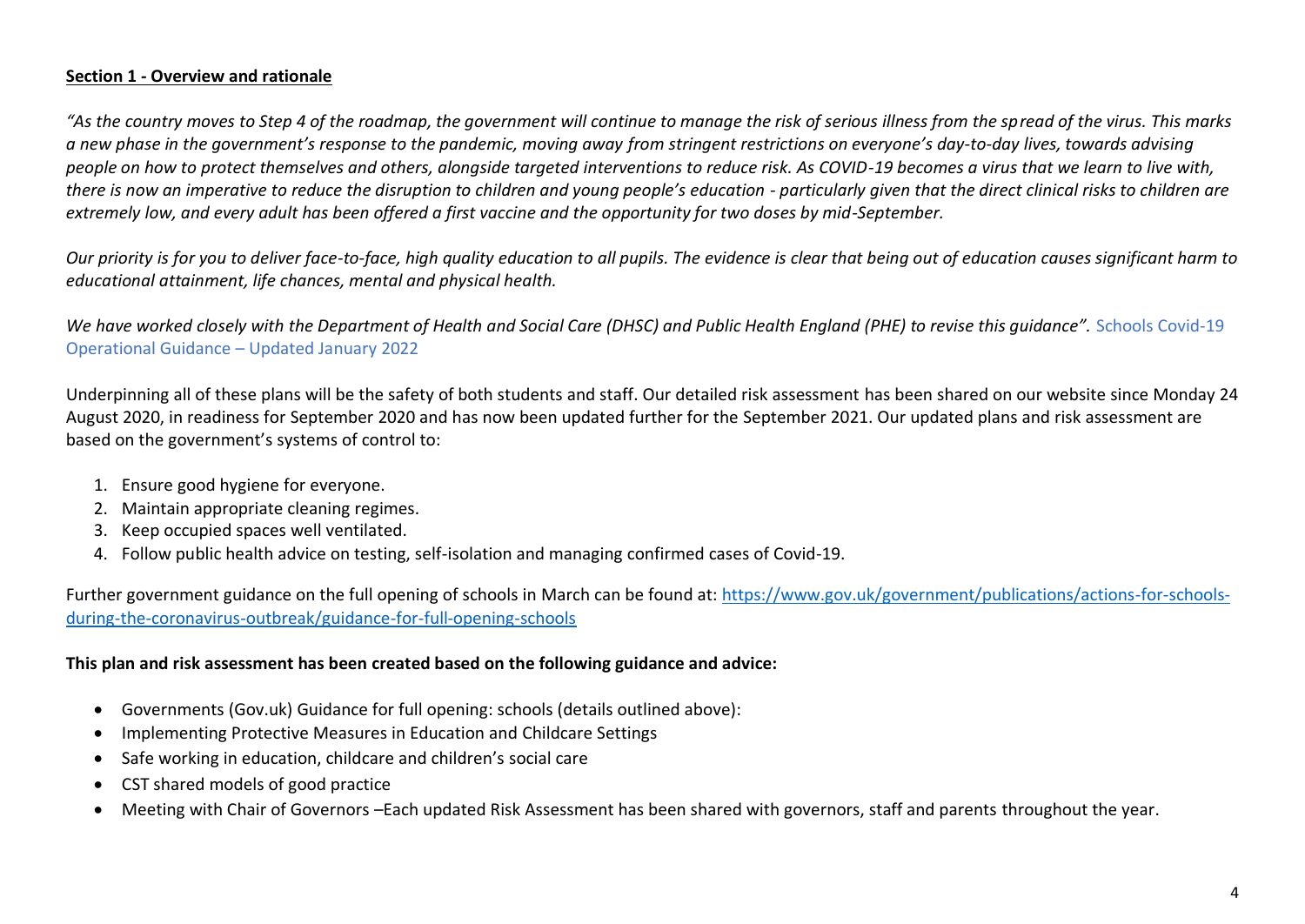# **Section 2 - Outline of plan**

All students will return to the Academy on **Tuesday 4th January 2022**

#### **2.1 Systems of Control: Protective Measures**

- The table below outlines the key protective measures the school will take to deliver the four systems of controls identified by Public Health England.
- Further controls are set out in the plan and risk assessment below.

| <b>No</b>      | <b>Essential Control</b>                  | <b>School Actions</b>                                                                                                                                                                                                                                                                                                                                                                                                                                                                                                                                                                                                                                                                                                                                                                                                                                                                                                                                                                             |
|----------------|-------------------------------------------|---------------------------------------------------------------------------------------------------------------------------------------------------------------------------------------------------------------------------------------------------------------------------------------------------------------------------------------------------------------------------------------------------------------------------------------------------------------------------------------------------------------------------------------------------------------------------------------------------------------------------------------------------------------------------------------------------------------------------------------------------------------------------------------------------------------------------------------------------------------------------------------------------------------------------------------------------------------------------------------------------|
| $\mathbf{1}$   | Ensure good hygiene<br>for everyone.      | All students and staff will be reminded to wash hands at the start of each lesson, before and after visiting the<br>toilet, coughing/sneezing and having a meal.<br>All students will receive reminders on effective handwashing routines via posters in all classroom and washroom<br>areas.<br>The academy will deploy posters that remind pupils and staff about the importance of catching a cough or sneeze<br>in tissue, disposing of the tissue and washing hands, particularly on large screens and by washbasins/toilets and<br>at entry/exit points.<br>All classrooms, social spaces and corridors will have adequate lidded bins.<br>14/12/2021 update:<br>All staff to wear face coverings in classrooms and communal areas (exceptions for during mealtimes or during<br>sporting activities).<br>03/01/2022 update:<br>All staff to wear face coverings in communal areas and those areas where close contact is unavoidable (exceptions for<br>mealtimes and sporting activities) |
| $\overline{2}$ | Maintain appropriate<br>cleaning regimes. | There will be an enhanced cleaning schedule throughout the day.<br>The school will be cleaned every morning before school opens (a specific focus on door handles, desk surfaces).<br>The school will also be cleaned during the school day by the reactive cleaners.<br>Cleaning products will continue to be available in all classrooms and are expected to be used appropriately by all<br>staff as and when required.                                                                                                                                                                                                                                                                                                                                                                                                                                                                                                                                                                        |
| 3              | Keep occupied spaces<br>well ventilated.  | Doors to social areas to remain open when appropriate (when there is adverse or cold weather the doors will be<br>$\bullet$<br>shut - The Principal will make the decision on this and will update the appropriate staff).                                                                                                                                                                                                                                                                                                                                                                                                                                                                                                                                                                                                                                                                                                                                                                        |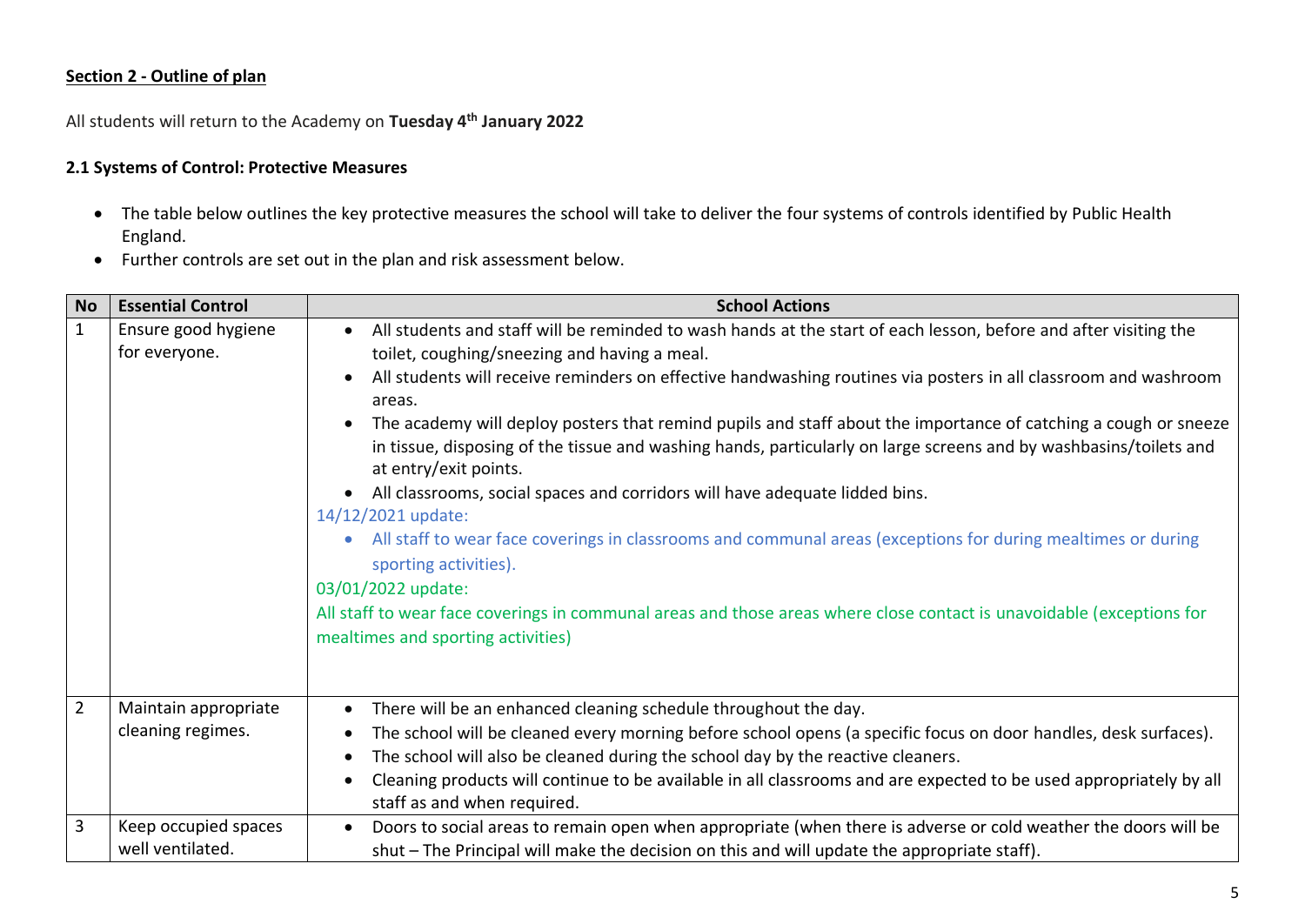|                |                                                                                                               | Windows the classrooms will be open when appropriate (when there is adverse or cold weather the doors will be<br>$\bullet$<br>shut - The Principal will make the decision on this and will update the appropriate staff). When the weather is<br>too cold, the windows will be opened when the room is not occupied over break and lunch to allow for air<br>circulation.<br>Windows to be open at all times during the day from 14/12/2021 to ensure the best ventilation possible, staff to<br>be reminded of this regularly and SLT to complete spot checks.<br>Staff room windows and doors to remain open whenever it is in use.<br>Classroom doors will remain open during lesson time, these may be temporarily closed when different groups of<br>students are moving so not to disturb the quality of teaching and learning. They will be reopened when the<br>corridor is closed.<br>Classroom doors may be closed when a video is being played so as not to disturb other classes but should be<br>reopened at the end of any video clip.<br>CO2 monitors supplied by the DfE are in use in each classroom and ventilation is monitored<br>Reminder sent to parents to remember jumpers as coats as classrooms will be colder than usual.                                                                                                                                                                                                                                                                                                                                                                                                                                                                                                                                                                                                                                                                                                                                                                                                    |
|----------------|---------------------------------------------------------------------------------------------------------------|---------------------------------------------------------------------------------------------------------------------------------------------------------------------------------------------------------------------------------------------------------------------------------------------------------------------------------------------------------------------------------------------------------------------------------------------------------------------------------------------------------------------------------------------------------------------------------------------------------------------------------------------------------------------------------------------------------------------------------------------------------------------------------------------------------------------------------------------------------------------------------------------------------------------------------------------------------------------------------------------------------------------------------------------------------------------------------------------------------------------------------------------------------------------------------------------------------------------------------------------------------------------------------------------------------------------------------------------------------------------------------------------------------------------------------------------------------------------------------------------------------------------------------------------------------------------------------------------------------------------------------------------------------------------------------------------------------------------------------------------------------------------------------------------------------------------------------------------------------------------------------------------------------------------------------------------------------------------------------------------------------------------------------------------------------|
| $\overline{4}$ | Follow public health<br>advice on testing, self-<br>isolation and managing<br>confirmed cases of<br>Covid-19. | If any staff member of student develops symptoms they will be sent home immediately.<br>Staff members or students should remain home if they develop symptoms until they have a negative PCR test.<br>$\bullet$<br>If a student develops symptoms whilst at the academy they will be isolated until they are picked up or alternative<br>arrangements are made to get them home.<br>Close contacts will be identified via NHS Track and Trace. The academy may be contacted by NHS Track and<br>Trace, if this is the case we will work with the NHS Track and Trace to identify close contacts.<br>From 16 August 2021, children under the age of 18 years old will no longer be required to self-isolate if they are<br>$\bullet$<br>contacted by NHS Test and Trace as a close contact of a positive COVID-19 case. Instead, children will be<br>contacted by NHS Test and Trace, informed they have been in close contact with a positive case and advised to<br>take a PCR test. We would encourage all individuals to take a PCR test if advised to do so. Instead, children or<br>staff should take daily LFT tests for 7 days and report the results through the government's online reporting<br>system and to school. While negative, children can attend school, if positive, the child must self-isolate and a<br>confirmatory PCR test must be obtained. If this is positive, the child must self-isolate for 10 days. Children must<br>not return to school whilst they are awaiting a PCR result, they should self-isolate until a negative result is<br>received.<br>School will inform parents if there has been a confirmed covid case in their child's class using our normal<br>channels of communication. In these cases, we will ask parents to undertake regular testing with their child as<br>outlined above. Whilst a child returns a negative test, they should continue to attend school.<br>Any adult in school who is not vaccinated must isolate in line with government guidelines if identified as a close<br>contact. |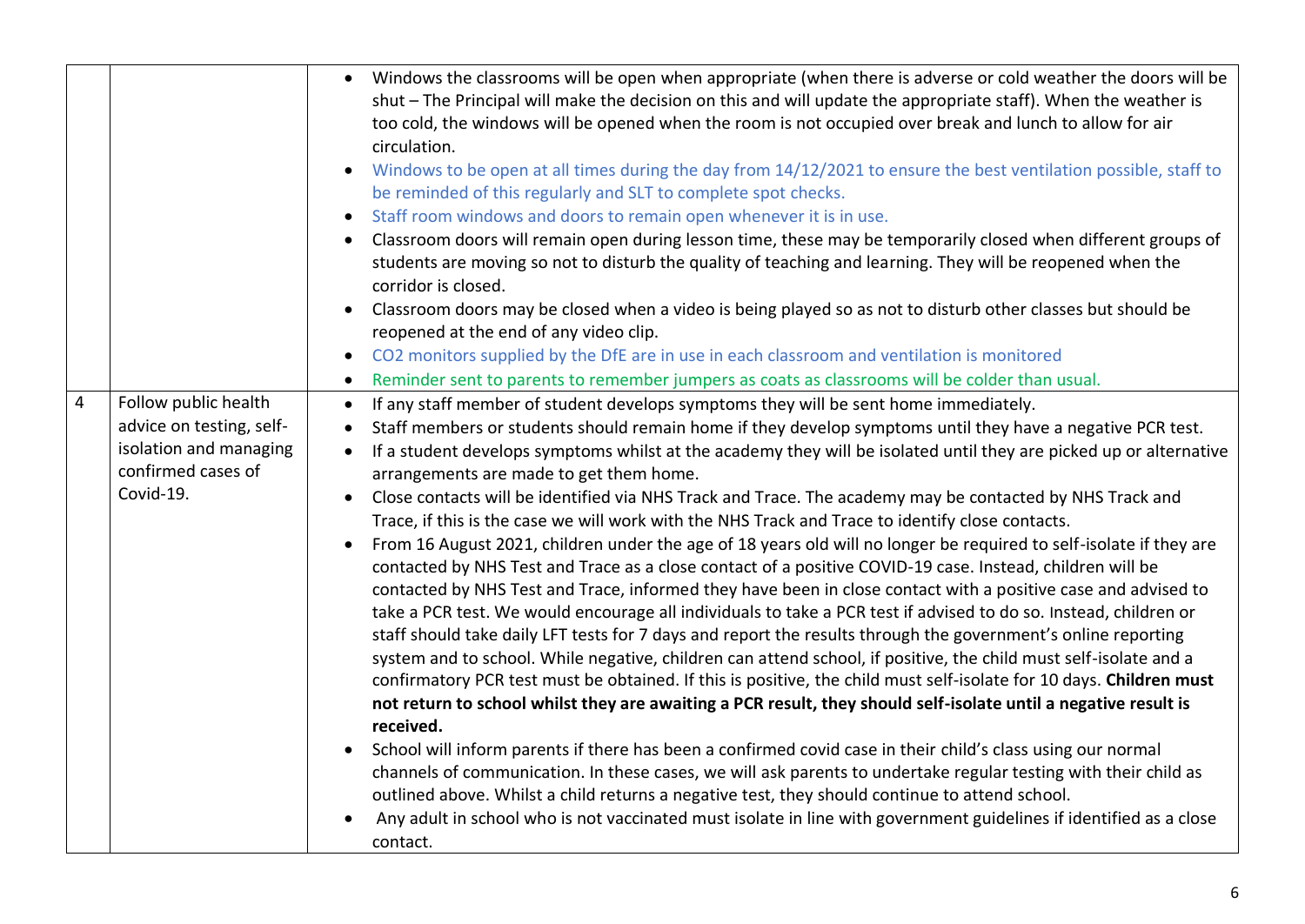| For any child with SEND who struggles with testing or is unable to swab for 7 days, an appropriate testing route<br>will be agreed.                                                                                                                                                                                                                                                                                                                                                                                                                                                                                                                                                                                                                                                                                                                                                     |
|-----------------------------------------------------------------------------------------------------------------------------------------------------------------------------------------------------------------------------------------------------------------------------------------------------------------------------------------------------------------------------------------------------------------------------------------------------------------------------------------------------------------------------------------------------------------------------------------------------------------------------------------------------------------------------------------------------------------------------------------------------------------------------------------------------------------------------------------------------------------------------------------|
| 14/12/2021 update:                                                                                                                                                                                                                                                                                                                                                                                                                                                                                                                                                                                                                                                                                                                                                                                                                                                                      |
| Encourage participation in twice weekly LFD testing to pick up cases early and in line with new national guidance<br>$\bullet$<br>for all contacts of a positive Covid case who are aged 5 or over to undertake daily LFD tests for 7 days following<br>contact and to isolate immediately and book a PCR test if receiving a positive result.                                                                                                                                                                                                                                                                                                                                                                                                                                                                                                                                          |
| 03/01/2022 update:                                                                                                                                                                                                                                                                                                                                                                                                                                                                                                                                                                                                                                                                                                                                                                                                                                                                      |
| Since Wednesday 22 December, the 10 day self-isolation period for people who record a positive PCR test result<br>$\bullet$<br>for COVID-19 has been reduced to 7 days in most circumstances, unless you cannot test for any reason.<br>Individuals may now take LFD tests on day 6 and day 7 of their self-isolation period. Those who receive two<br>negative test results are no longer required to complete 10 full days of self-isolation. The first test must be taken<br>no earlier than day 6 of the self-isolation period and tests must be taken 24 hours apart. This also applies to<br>children under 5, with LFD testing at parental or guardian discretion. If both these test results are negative, and<br>you do not have a high temperature, you may end your self-isolation after the second negative test result and<br>return to your education setting from day 8. |
| Anyone who is unable to take LFD tests will need to complete the full 10 day period of self-isolation. Further<br>$\bullet$<br>information is available in the stay at home: guidance for households with possible or confirmed COVID-19<br>infection.                                                                                                                                                                                                                                                                                                                                                                                                                                                                                                                                                                                                                                  |
| 11/01/2022 Update:                                                                                                                                                                                                                                                                                                                                                                                                                                                                                                                                                                                                                                                                                                                                                                                                                                                                      |
| Confirmatory PCR testing following a positive result on a lateral flow device (LFD) will be temporarily suspended from<br>today, Tuesday 11 January. This means that for all education and childcare settings, staff and students who have tested<br>(either at home or through ATS) and reported a positive LFD result will no longer be advised to get a confirmatory PCR<br>test. This change is informed by public health advice. With high COVID-19 rates, the risk of a positive LFD result being<br>false is very small. We therefore don't need to ask people to do a confirmatory PCR unless they:                                                                                                                                                                                                                                                                             |
| 1. have symptoms (in which case they need to follow the stay at home guidance, self-isolate and order a PCR test)<br>2. wish to claim the Test and Trace Support Payment<br>3. have been advised to take a PCR test because they are in a clinically vulnerable group<br>4. have been advised to do so as part of a research or surveillance programme                                                                                                                                                                                                                                                                                                                                                                                                                                                                                                                                  |
| 16/01/2022 Update:                                                                                                                                                                                                                                                                                                                                                                                                                                                                                                                                                                                                                                                                                                                                                                                                                                                                      |
| • The 10 day isolation period for people who record a positive result on a LFD test has now been reduced to 5 days.<br>Isolation can end before day 10 if home testing resumes on day 5 and 2 negative results are received on tests<br>taken at least a day apart. Staff and pupils can return to school following the second negative LFD test or the end<br>of day 10 (whichever occurs first).                                                                                                                                                                                                                                                                                                                                                                                                                                                                                      |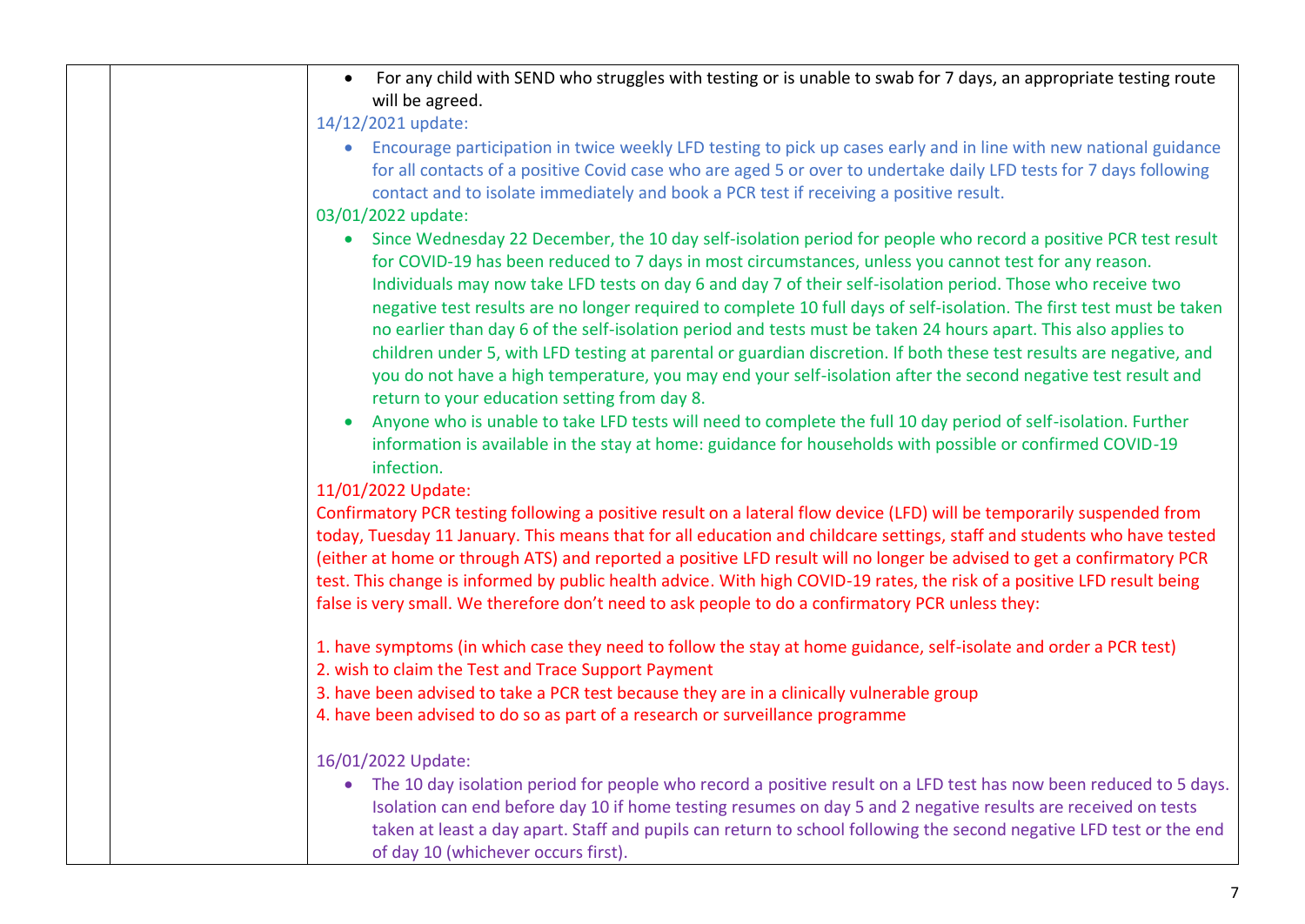

#### **Asymptomatic Testing**

- Staff will continue with the twice-weekly home testing until the end of September, in line with government guidance.
- Staff who test positive on the twice-weekly home tests should get a PCR test to determine if they have Covid-19. They must isolate until they receive the result, if the test result is negative them may return to school immediately.

# 14/12/2021 update:

• All contacts of a positive Covid case who are aged 5 or over to undertake daily LFD tests for 7 days following contact and to isolate immediately and book a PCR test if receiving a positive result.

# 03/01/2022 update:

- People who are fully vaccinated, or children and young people aged between 5 and 18 years and 6 months, identified as a close contact of someone with COVID-19, should take an LFD test every day for seven days and continue to attend their setting as normal, unless they have a positive test result or develop symptoms at any time.
- Anyone who can't undertake the daily LFD testing will need to stay at home and isolate for the full 10 days. Even if someone has tested positive for COVID-19 within the last 90 days, they are strongly encouraged to take part in LFD testing.

11/01/2022 Update: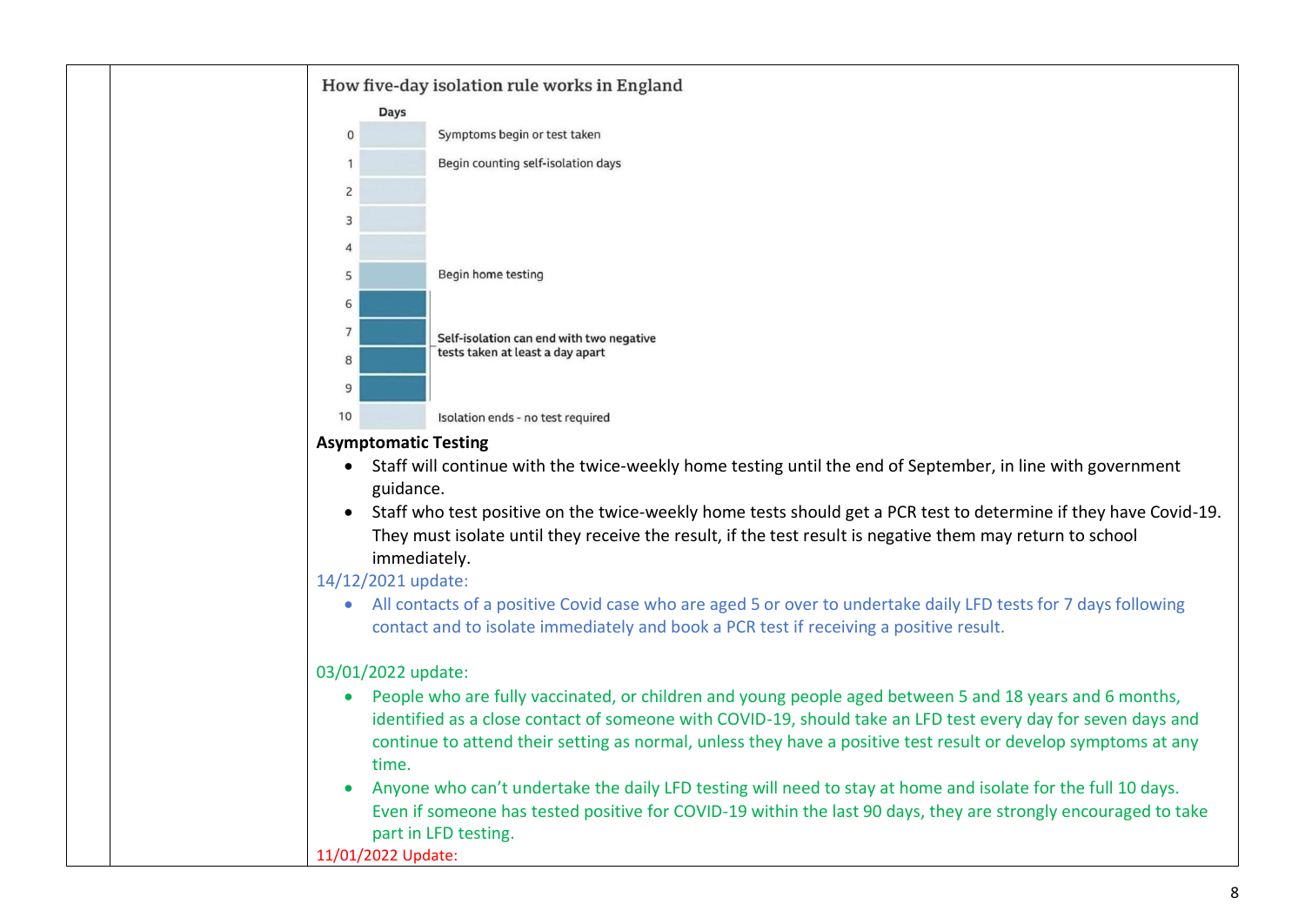|    |                                        | As above, a confirmatory PCR test is no longer required if a positive result is received following Asymptomatic LFD testing<br>Staff or pupils testing positive who experience symptoms will continue to isolate and order a confirmatory PCR test                                                                                                                                                                                                                                                                                                                                                                                                                                                                                                                                                                                                                                                                                                |
|----|----------------------------------------|---------------------------------------------------------------------------------------------------------------------------------------------------------------------------------------------------------------------------------------------------------------------------------------------------------------------------------------------------------------------------------------------------------------------------------------------------------------------------------------------------------------------------------------------------------------------------------------------------------------------------------------------------------------------------------------------------------------------------------------------------------------------------------------------------------------------------------------------------------------------------------------------------------------------------------------------------|
| 5. | <b>Travel and Quarantine</b><br>advice | All travellers arriving into the UK will need to isolate to get a PCR test by 'day two' after arrival.<br>If the result is negative, isolation can end.<br>If the result is positive, they should continue to isolate and follow the rules on isolation.                                                                                                                                                                                                                                                                                                                                                                                                                                                                                                                                                                                                                                                                                          |
| 6  | <b>Remote Learning</b>                 | If children are isolating, remote learning should be provided.<br>Remote learning timetables will be posted to Class Dojo class pages.<br>There is an expectation that children engage with the set daily tasks whilst they are well enough to do so.<br>All children are expected to access their remote learning and teachers/APs will contact the children frequently to<br>check on any well-being/education concerns should they arise.<br>Teachers are to work closely with parents to ensure that all children engage with the expected learning.                                                                                                                                                                                                                                                                                                                                                                                          |
| 7. | Vulnerable Children                    | Where pupils who are identified as 'vulnerable' (through official criteria or local knowledge or judgement) and<br>are required to self-isolate, their social worker, or in the case of LAC children - virtual school head, should be<br>notified.<br>The definition of 'vulnerable' should now include: children known to children's social care services in the past,<br>children whose home circumstances might be particularly challenging because of domestic abuse, parental<br>offending, adult mental health issues, and drug and alcohol addiction (Jan 2022)<br>Access to remote education is a priority and daily telephone/Dojo contact needs to be made by the class teacher<br>so that the child is supported with their learning as well as checks on their wellbeing.<br>If any concerns are raised, the DSL must be informed immediately<br>Door-step visits to be undertaken if no telephone or Dojo contact can be established |

# **2.2 Attendance**

All students are expected to attend school full-time from 6<sup>th</sup> September 2021. Government guidance has made it very clear that it is vital for all children to return to school to minimise the possible longer-term impact of the pandemic on children's education, wellbeing and wider development. Missing out on more time in the classroom risks students falling further behind. This means from 6<sup>th</sup> September 2021 the usual rules on school attendance will apply, including:

- parents' duty to secure that their child attends regularly at school where the child is a registered pupil at school and they are of compulsory school age
- school's responsibility to record attendance and follow up absence
- the availability to issue sanctions, including fixed penalty notices, in line with the local authority's code of conduct.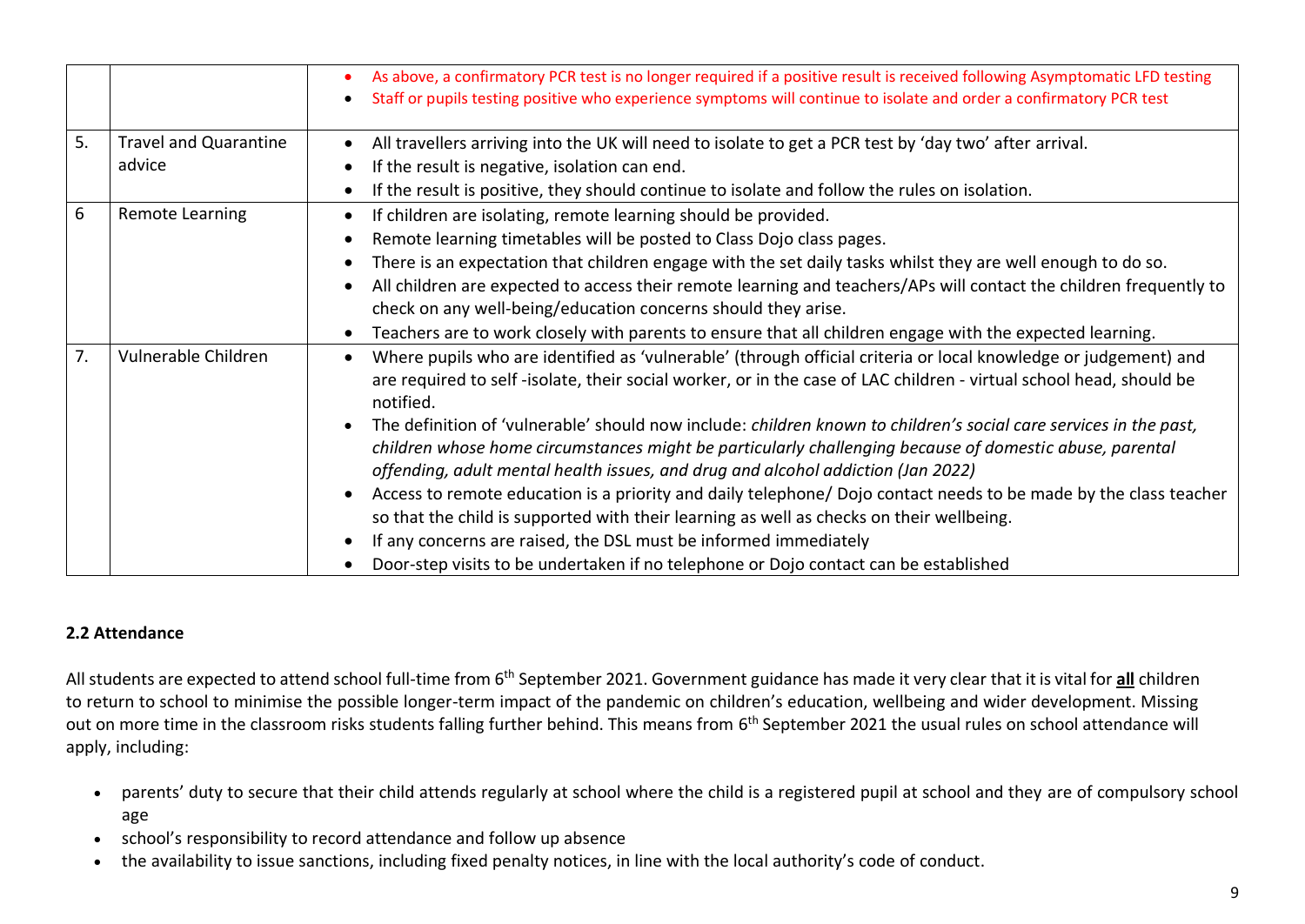A register will be taken at 8:45 each morning (during Lesson 1, using the Lesson 1 SIMs register) for all students and at the start of the afternoon lesson. The school will follow the DfE guidance on absence codes for students who fail to attend school.

#### **Covid-19 Isolation related absence**

Only students who have contracted Covid-19 or have been instructed by NHS Track and Trace will be able to access learning from home. All other students are expected to attend the academy to access their education.

If a student is absent due to contracting covid-19 or has been instructed by NHS Track and Trace to self-isolate the following will happen:

- A member of staff at the school will contact the student to discuss accessing lessons via Microsoft Teams or Oak National Academy
- A member of the admin team will email an updated list of students isolating to staff each day
- The teacher will publish the remote learning timetable for the student via Class Dojo prior to the lesson beginning
- The teacher will place all required resources on Microsoft Teams prior to the lesson beginning
- The student will then access the lesson being taught at school electronically or a similar lesson via Oak National Academy site
- The student is expected submit their work via Microsoft Teams or Class Dojo portfolio

#### **2.3 First Day Arrival Times (Monday 6th September)**

- FS1 (Acorns) nursery class will be collected from the playground at 0830am
- All other classes FS2 Y6 will be collected from their allocated places on the playground at 0840 for 0845 registration.
- Students will receive an assembly, which informs them of the new protocols in place for September 2021.

#### **2.4 Timings of the school day**

| <b>School Day - 2021-22</b> |                    |                    |                          |                     |                 |  |  |  |
|-----------------------------|--------------------|--------------------|--------------------------|---------------------|-----------------|--|--|--|
|                             |                    | <b>EYFS</b>        |                          | <b>KS1 &amp; Y3</b> | KS <sub>2</sub> |  |  |  |
|                             | <b>FS1 Timings</b> | <b>FS2 Timings</b> |                          | <b>Timings</b>      | <b>Timings</b>  |  |  |  |
| <b>Morning Session 1</b>    | $08:30 - 10:00$    | $08:45 - 10:00$    | <b>Morning Session 1</b> | $08:45 - 10:40$     | $08:45 - 10:55$ |  |  |  |
| <b>Break</b>                | $10:00 - 10:25$    | $10:00 - 10:25$    | <b>Break</b>             | 10:40 - 10:55       | $10:55 - 11:10$ |  |  |  |
| <b>Morning Session 2</b>    | $10:25 - 1130$     | $10:25 - 11:30$    | <b>Morning Session 2</b> | $10:55 - 12:00$     | $11:10 - 12:30$ |  |  |  |
| Lunch                       | $11:30 - 12:30$    | $11:30 - 12:30$    | Lunch                    | $12:00 - 13:00$     | $12:30 - 13:30$ |  |  |  |
| <b>Afternoon session</b>    | $12:30 - 15:30$    | $12:30 - 15:15$    | <b>Afternoon session</b> | $13:00 - 15:15$     | $13:30 - 15:15$ |  |  |  |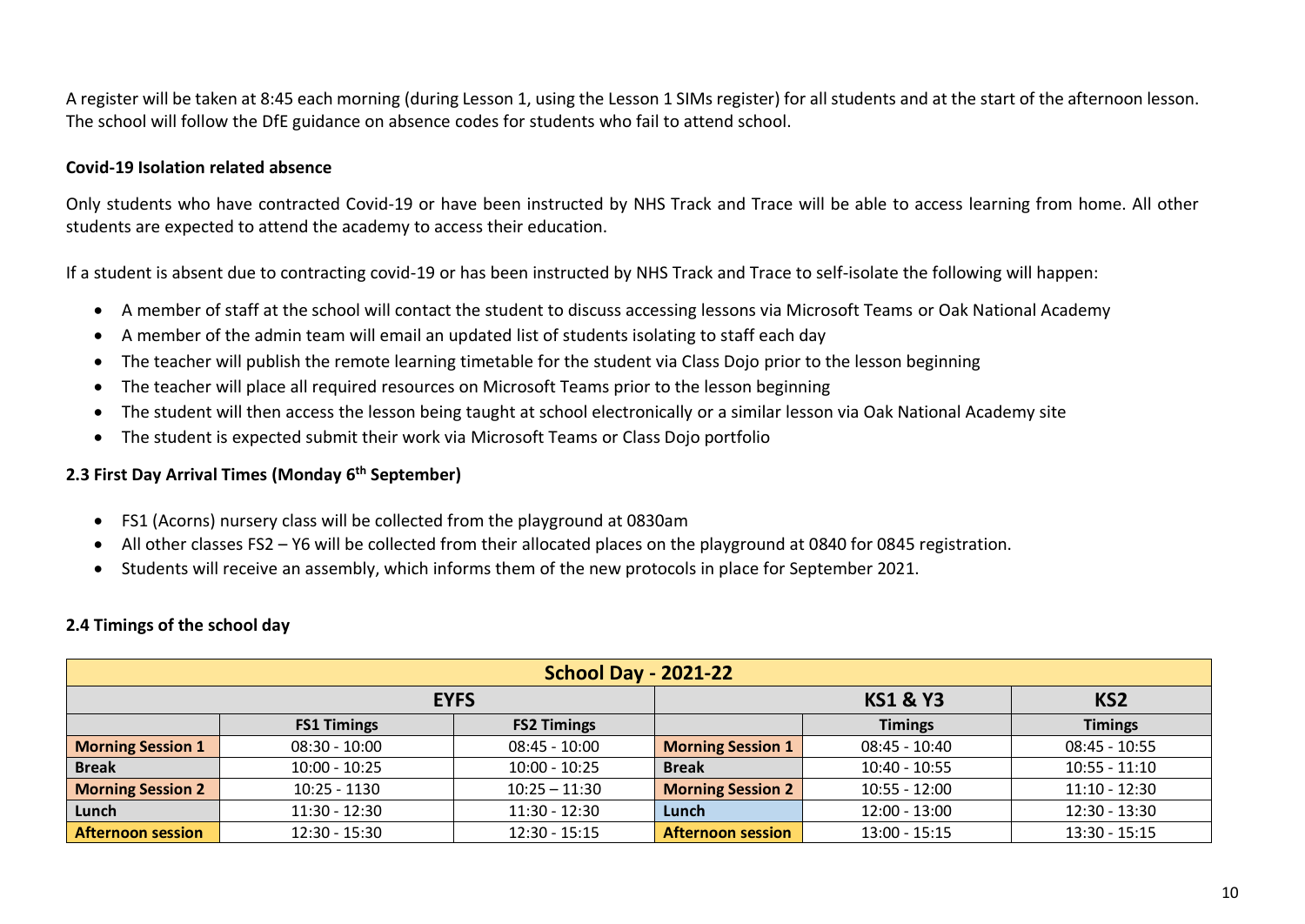#### **2.5 Arrival and entry to the site**

- From Monday 6 th September 2021, FS1 (Acorns) Nursery class should arrive for **8:30am.** Students FS2- Y6 should arrive for **8:40am**.
	- o **All students and parents must use the one-way system in place**, entering by the main entrance on Redwood Drive and leaving via the top gate on Chestnut Grove.
	- o EYFS parents may wait with their child until the class is taken in but all other parents must leave their child in the line and exit via the top gate, following the one-way system in place.
	- o The playground gate will be locked at 0845am and **any child arriving after this time must be signed in at the office by an adult with a reason for lateness. The admin team will then escort children to classes.**

# **2.6 Break and lunch time**

- Movement time to break and lunch will be staggered. Students will be based in separate year group zones at break and lunch. Food (including hot food) will be available in each zone at lunch time. Packed lunches will be allowed.
- Movement to and from break and lunch will be staggered (see section 2.4).
- During break, students will be supervised by class teachers and associate professionals as per a rota.

#### **2.7 Duties**

- An extensive duty rota will be in place throughout the day.
- The duty rota will take into account the staggered break time, lunchtime and finish times of students in different year groups.
- A specific duty rota will be shared with all staff.

# **2.8 Catering Staff**

- Food will be served in 1 location (Main Hall) at the following times:
	- **EYFS 11:30**
	- **•** Y1, Y2, Y3 12:00
	- **•** Y4, Y5, Y6 12:30
- Catering staff will continue to wash hands with soap regularly, particularly before serving food.
- Cashless catering will continue to apply. Meals must be booked and paid for in advance using the ParentPay system.
- Wipes and hand sanitiser will be available at all serving stations.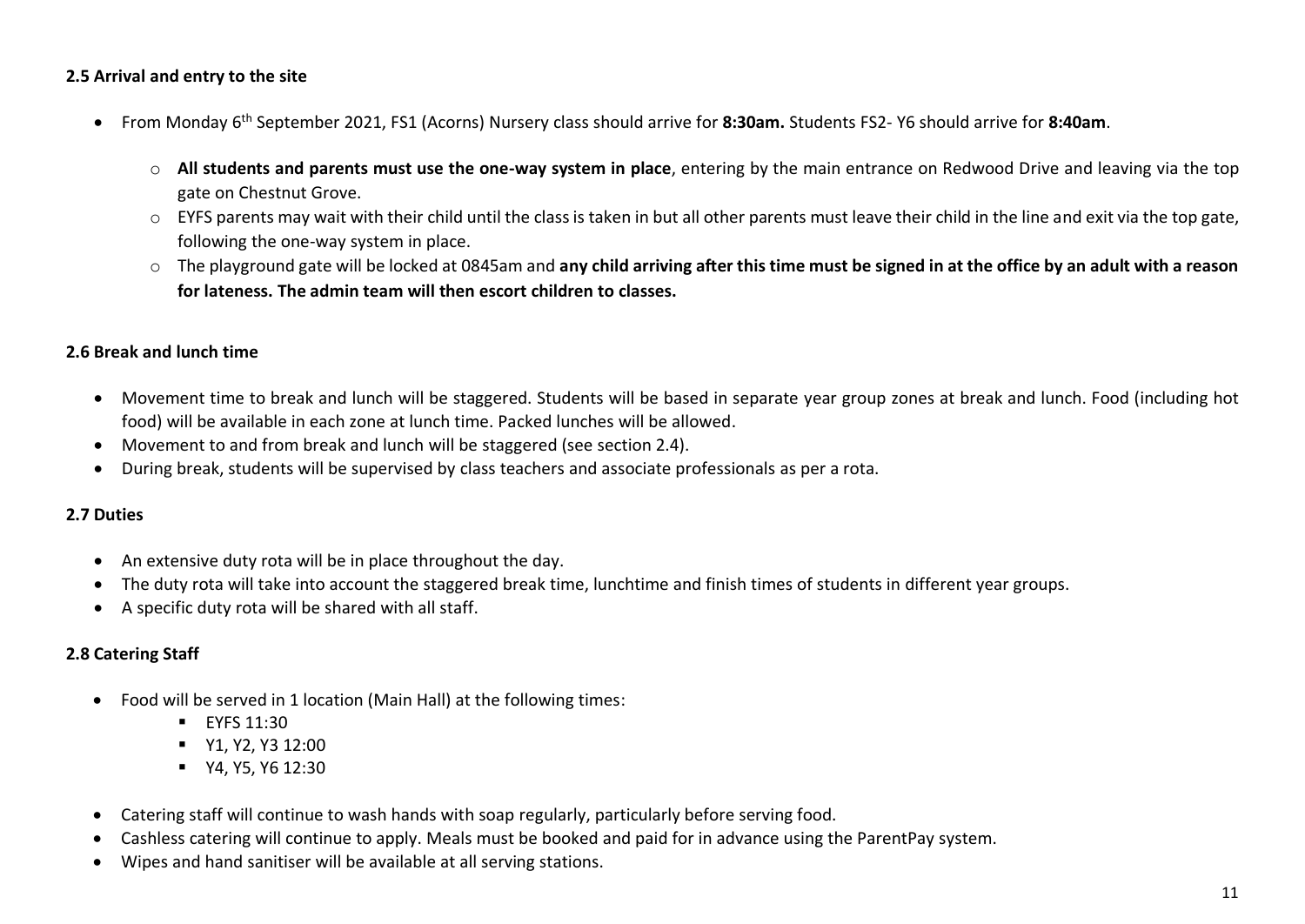#### **2.9 End of the day**

Collection will be from allocated locations on the playground at the end of the day, students and parents are to follow the one-way system in place at all times, without exception. The car park will not be in use.

#### **2.10 Communication**

Communication with parents and carers is key to effective day-to-day operations. To aid communication, the following policies are in operation:

- Reporting of absence must be through the admin team on the school phone number 01709 812848 or via Class Dojo directly to Mrs Hinch (not class teachers please)
- Any change to end of day collection arrangements must be through the admin team on the school phone number 01709 812848 or via Class Dojo directly to Mrs Hinch (not class teachers please)
- Appointments can be made to speak to class teachers at the end of the school day but please do not request to speak to any staff member before the start of the school day to aid a smooth transition into classes.
- If a message is non-urgent it can be sent via Class Dojo (please see user guide for more information on timings of messages and the policy on responses during quiet hours).
- If a message requires an urgent response, please telephone the school office on 01709 812848 or email on [info@maltbyredwood.com](mailto:info@maltbyredwood.com)
- Where a complaint may be necessary, please follow the complaints procedure available on the school website.

#### **2.11 Policies**

The following policies remain applicable:

- First Aid
- Administration of Medicines
- Pupils with Medical Conditions
- Toileting and Intimate Care
- **Attendance**
- **Safeguarding**
- Exclusions
- Behaviour
- Emergency Evacuation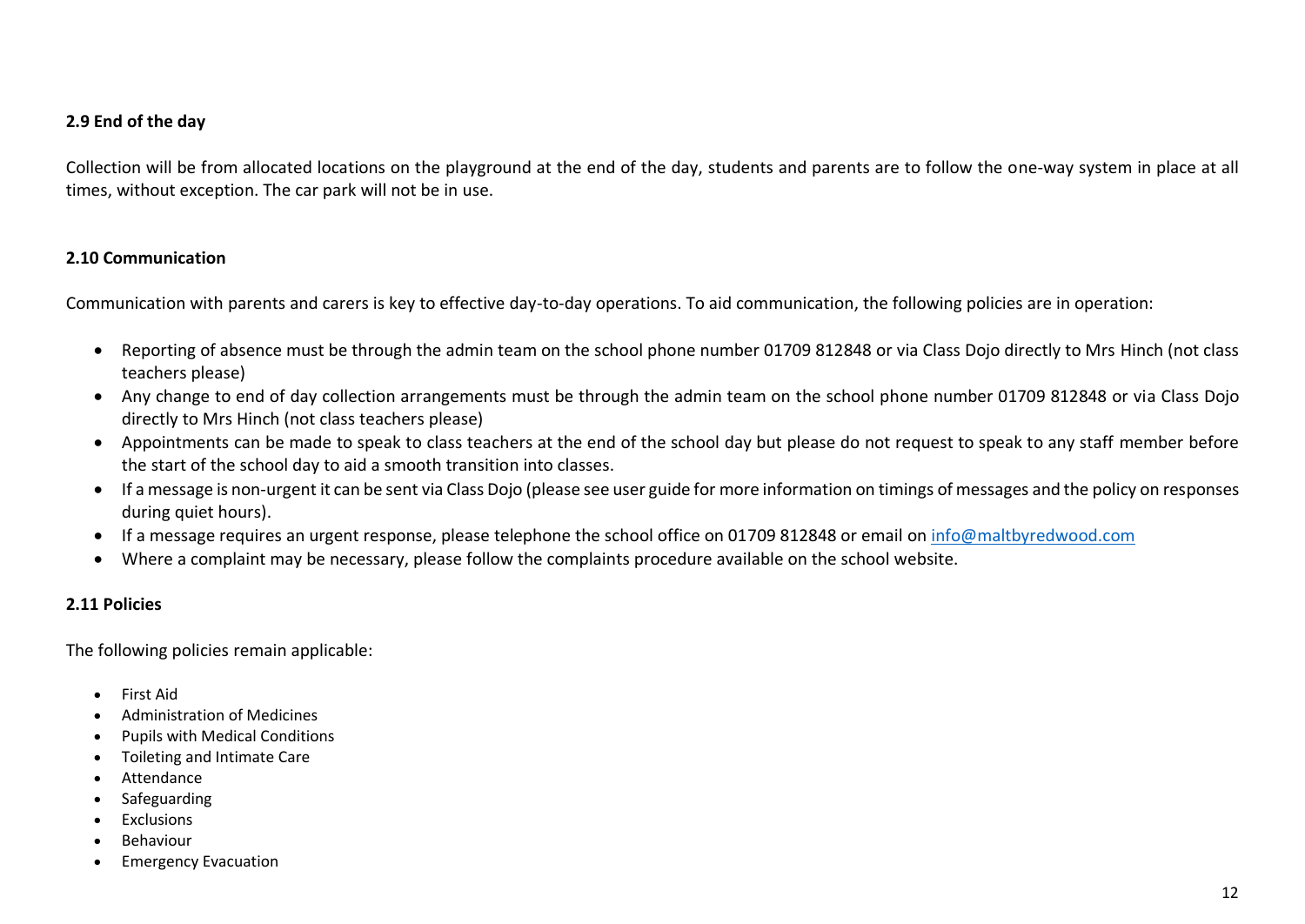- Remote Learning Guidance
- Health and Safety
- Home/Academy Agreement
- Sickness absence policy
- Uniform policy (face masks)

# **2.12 Toilets**

- All toilets in the building will be open.
- Year groups will have designated toilets before school, break time and lunch time.
- Only one student per cubicle should enter the toilets.
- Duty staff will support the supervision of the use of toilets during break and lunchtime.
- Toilets will be checked regularly by on duty staff
- All cubicles will be disinfected regularly.
- All teaching staff will have a mobile phone.
- Reactive cleaners will be made aware of toilet use and clean the toilets regularly.

# **2.13 Cleaning**

- There will be a reactive cleaner on site at all times.
- In each of these areas, cleaners will disinfect and wipe down all surfaces in these high frequency areas:
	- In toilets
	- Stair railings, entrances to the buildings, lifts and staffroom offices
	- Entrance to classrooms. All classroom doors will be wedged open to improve ventilation and so the handles don't have to be used.
	- Break and lunch locations before, during and after break and lunchtimes (this is undertaken by the catering team).
- The school will be cleaned every morning before school opens and at the end of the school day (a specific focus on door handles, desk surfaces).
- All classroom doors will be wedged open.

# **Section 3 – Risk Assessment**

| <b>Hazards identified</b> | Key questions to review risk<br>Persons at |  | Overview of information and actions taken regarding the hazard | <b>Further action</b> |
|---------------------------|--------------------------------------------|--|----------------------------------------------------------------|-----------------------|
|                           | risk                                       |  | identified                                                     | required (if any) /   |
|                           |                                            |  |                                                                | Comments              |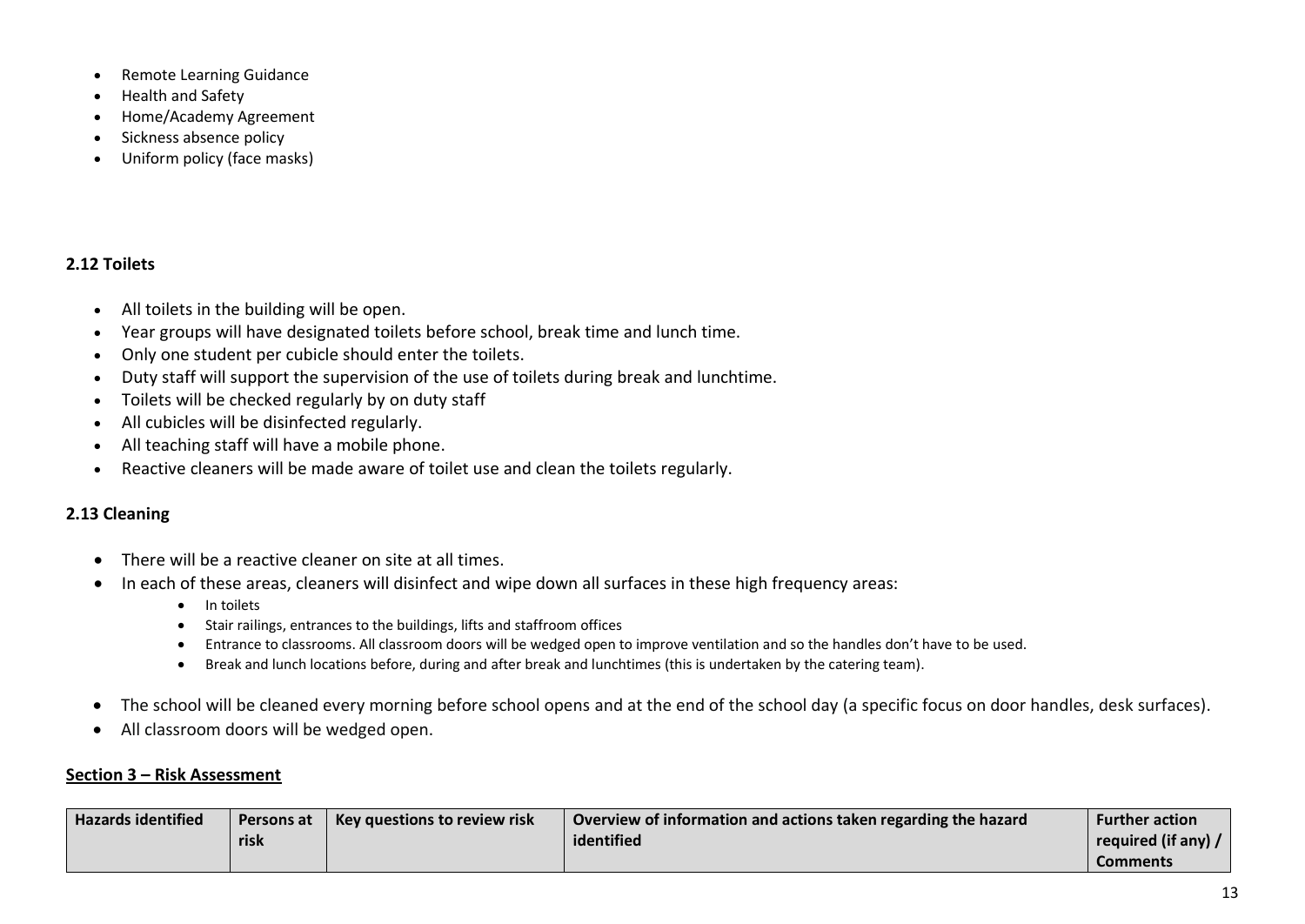| 3.1 Infection control                                                                                            |                                        |                                                                                                                                                                                                                                                                                                                                                                                                                                                                                                                                                                                                                                                                                               |                                                                                                                                                                                                                                                                                                                                                                                                                                                                                                                                                                                                                                                                                                                                                                                                                                                                                                             |                                                                                                                                                         |  |  |  |  |  |  |
|------------------------------------------------------------------------------------------------------------------|----------------------------------------|-----------------------------------------------------------------------------------------------------------------------------------------------------------------------------------------------------------------------------------------------------------------------------------------------------------------------------------------------------------------------------------------------------------------------------------------------------------------------------------------------------------------------------------------------------------------------------------------------------------------------------------------------------------------------------------------------|-------------------------------------------------------------------------------------------------------------------------------------------------------------------------------------------------------------------------------------------------------------------------------------------------------------------------------------------------------------------------------------------------------------------------------------------------------------------------------------------------------------------------------------------------------------------------------------------------------------------------------------------------------------------------------------------------------------------------------------------------------------------------------------------------------------------------------------------------------------------------------------------------------------|---------------------------------------------------------------------------------------------------------------------------------------------------------|--|--|--|--|--|--|
| 3.1.1 Risk - Spread of<br>COVID-19 due to poor<br>hygiene and infection<br>control                               |                                        |                                                                                                                                                                                                                                                                                                                                                                                                                                                                                                                                                                                                                                                                                               | The table in section 2.1 on pages 4 - 5 outlines the key protective measures the school<br>$\bullet$<br>will take to deliver the nine essential controls identified by Public Health England.<br>Hand sanitiser stations remain in place around the internal and external areas of the<br>$\bullet$<br>academy.                                                                                                                                                                                                                                                                                                                                                                                                                                                                                                                                                                                             | keep controls and<br>protective measures<br>under constant review<br>for effectiveness -<br>change where required.                                      |  |  |  |  |  |  |
|                                                                                                                  | 3.2 Staffing / facilities / compliance |                                                                                                                                                                                                                                                                                                                                                                                                                                                                                                                                                                                                                                                                                               |                                                                                                                                                                                                                                                                                                                                                                                                                                                                                                                                                                                                                                                                                                                                                                                                                                                                                                             |                                                                                                                                                         |  |  |  |  |  |  |
| 3.2.1 Staff shortages due to<br>absence may compromise<br>operational safety                                     | Staff                                  | Calculate grouping sizes/likely<br>1.<br>attendance against number of<br>available staff<br>2.<br>Calculate groupings against<br>statutory ratios<br>3.<br>What provision is in place for<br>monitoring and adjusting<br>arrangements?                                                                                                                                                                                                                                                                                                                                                                                                                                                        | The health status and availability of every member of staff is regularly updated so that<br>$\bullet$<br>deployment can be planned.<br>All SLT/senior staff members are briefed on each other's roles in order to avoid any single<br>$\bullet$<br>point of failure.<br>Sufficient cover/supply staff are available.<br>$\bullet$<br>Staff will continue to have individual risk assessments where necessary as per joint union<br>$\bullet$<br>advice.<br>Roles have been reallocated to cover any critical functions where appropriate. Staff have<br>$\bullet$<br>appropriate competences and training to fulfil their roles.<br>Staff have been trained /briefed across disciplines to avoid any single points of failure.<br>$\bullet$<br>There are sufficient qualified first aiders to cover the numbers of staff and pupils on site.<br>$\bullet$<br>Operational SLT review at the end of each day. | Ensure staff know to<br>inform SLT / line<br>manager of any change<br>of circumstances.<br>Monitor first aid training<br>and arrange where<br>necessary |  |  |  |  |  |  |
| 3.2.2 Are measures in place<br>to ensure registration<br>processes are undertaken<br>effectively and accurately? | Staff                                  | Is a paper-based system needed<br>1.<br>or can SIMs access be provided<br>to all staff for whom it is<br>needed?<br>2.<br>Are systems in place for<br>registers to be completed in a<br>timely manner?<br>3.<br>Are systems in place for<br>registers to be returned to the<br>office with minimal footfall in<br>school?<br>Is school able to differentiate<br>4.<br>between those students<br>expected/shielded/being kept<br>at home / absent due to illness/<br>absent due to safeguarding<br>concerns<br>Has thought been given to how<br>5.<br>late arriving pupils will be taken<br>to groupings?<br>6.<br>What provision is in place for<br>monitoring and adjusting<br>arrangements? | Staff will take registers on SIMs during Lesson 1 (am reg) and Lesson 3 (pm reg).<br>$\bullet$<br>A member of the admin team will be available to contact home for students who don't<br>$\bullet$<br>arrive.<br>All teaching staff will have mobile phones.<br>$\bullet$<br>Key duty staff and reception staff will have mobile phones.<br>$\bullet$<br>Late arriving students will be signed in to the office by a parent or carer. The admin team<br>will ensure the students is registered and take them up to the relevant learning space<br>following the one-way system.<br>Enquiries emails will be checked regularly. Reception will be manned at all times (8:30 -<br>$16:00$ ).                                                                                                                                                                                                                  | Paper based system in<br>place in case of SIMS<br>failure.                                                                                              |  |  |  |  |  |  |
| 3.2.3 Risk of too many staff<br>utilising toilet facilities<br>causing cross contamination.                      | Staff                                  | 1.<br>What cleaning regime are staff<br>expected to adhere to after<br>use?<br>2.<br>How will cleanliness of handles<br>and door plates be guaranteed<br>to prevent cross<br>contamination?                                                                                                                                                                                                                                                                                                                                                                                                                                                                                                   | Staff will have access to toilets throughout the building. All toilets will be clearly labelled<br>$\bullet$<br>and have available cleaning products inside to clean handles etc.<br>Staff should maintain social distancing when moving around the building.<br>$\bullet$                                                                                                                                                                                                                                                                                                                                                                                                                                                                                                                                                                                                                                  | Monitor cleaning<br>products and replenish<br>where necessary.                                                                                          |  |  |  |  |  |  |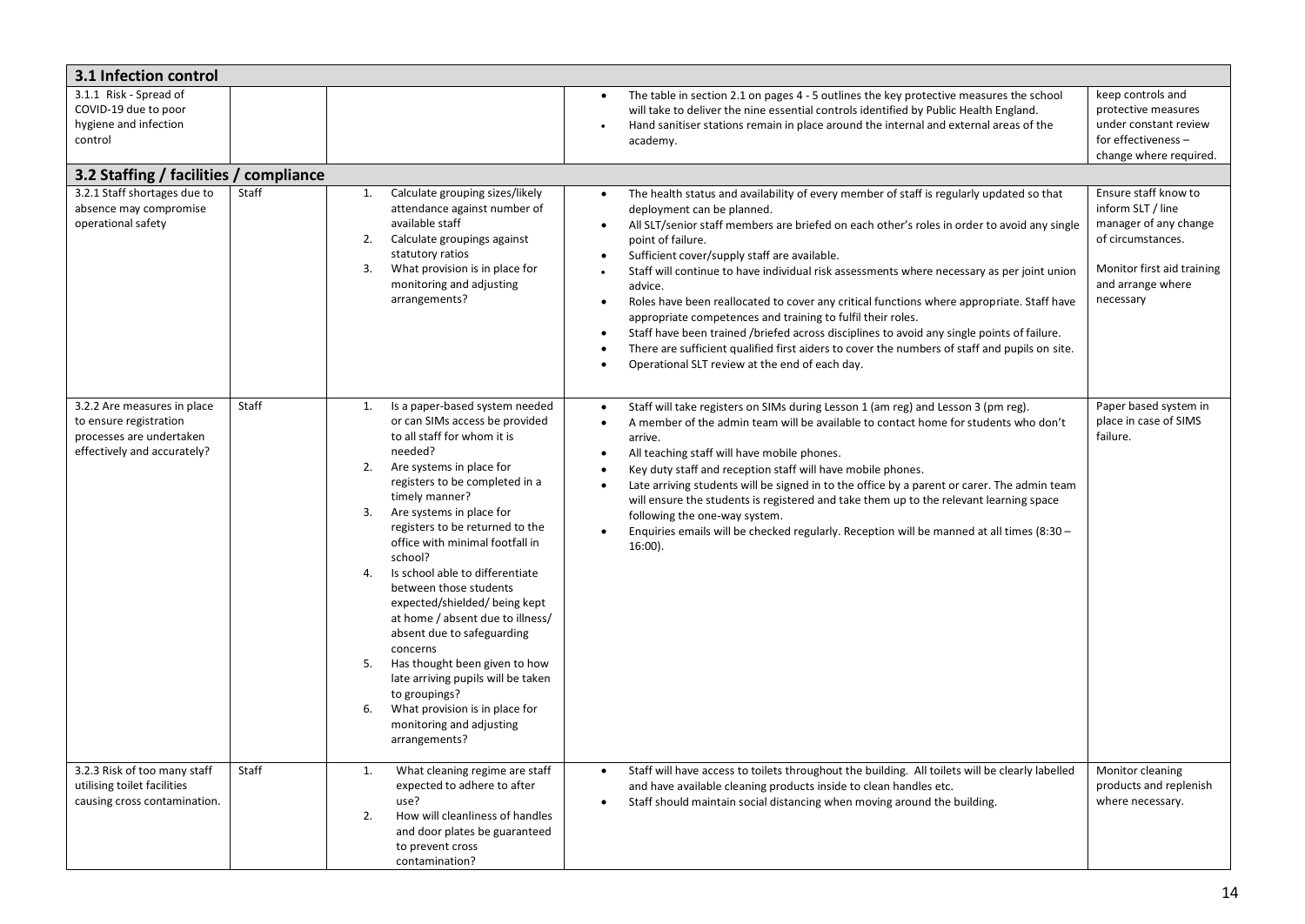| 3.3 Classroom environments                                                                                                                                              |     |                            |                                                                                                                                                                                                                                                                                                                                                                                                                                                                                                                                               |                                                                                                                                                                                                                                                                                                                                                                                                                                                                                                                                                                                                                                                                                                                                                                                                                                                                                                                                                                                                                                                                                                                                                                                                                                                                                                                                                                                                                                                                                                                                                                                                                                                                                             |                                                                                                                                                  |
|-------------------------------------------------------------------------------------------------------------------------------------------------------------------------|-----|----------------------------|-----------------------------------------------------------------------------------------------------------------------------------------------------------------------------------------------------------------------------------------------------------------------------------------------------------------------------------------------------------------------------------------------------------------------------------------------------------------------------------------------------------------------------------------------|---------------------------------------------------------------------------------------------------------------------------------------------------------------------------------------------------------------------------------------------------------------------------------------------------------------------------------------------------------------------------------------------------------------------------------------------------------------------------------------------------------------------------------------------------------------------------------------------------------------------------------------------------------------------------------------------------------------------------------------------------------------------------------------------------------------------------------------------------------------------------------------------------------------------------------------------------------------------------------------------------------------------------------------------------------------------------------------------------------------------------------------------------------------------------------------------------------------------------------------------------------------------------------------------------------------------------------------------------------------------------------------------------------------------------------------------------------------------------------------------------------------------------------------------------------------------------------------------------------------------------------------------------------------------------------------------|--------------------------------------------------------------------------------------------------------------------------------------------------|
| 3.3.1 Risk of infection<br>spreading within groups due<br>to poor hygiene -<br>Surfaces/handles/equipment<br>are not clean or become<br>contaminated during the<br>day. | All | 1.<br>2.<br>4.<br>5.       | What provision has been made<br>for drying hands? Is this<br>sufficient/sustainable?<br>What routines are in place for<br>good cough/sneeze hygiene? Is<br>this sufficient/sustainable?<br>Are interior doors propped open<br>to minimise handle contact? Is a<br>cleaning regime in place for<br>handles/door plates?<br>Are clear, high profile reminders<br>prominently displayed for<br>children giving key messages?<br>What provision is in place for<br>monitoring and adjusting<br>arrangements?                                      | Government document 'guidance on hand cleaning' to be shared with all staff and the<br>$\bullet$<br>principles of this with pupils.<br>Lidded bins will be in every classroom to promote the 'catch it, bin it, kill it' approach'.<br>$\bullet$<br>All toilets in the building will be open.<br>$\bullet$<br>Reactive cleaners will be in place throughout the day to clean the toilets regularly.<br>$\bullet$<br>All teachers will have a mobile phone.<br>$\bullet$<br>All classroom windows should be left open during the lesson unless it disrupts<br>$\bullet$<br>the learning. All classroom doors should be kept open at all times, using the door<br>wedges. If the weather is too cold, the windows can be closed but must be<br>reopened over break and lunch.<br>The school will be cleaned every morning before school opens (a specific focus on door<br>$\bullet$<br>handles, desk surfaces).                                                                                                                                                                                                                                                                                                                                                                                                                                                                                                                                                                                                                                                                                                                                                                              | Monitor cleaning<br>products and replenish<br>where necessary.                                                                                   |
| 3.4. Movement around school during day (children)                                                                                                                       |     |                            |                                                                                                                                                                                                                                                                                                                                                                                                                                                                                                                                               |                                                                                                                                                                                                                                                                                                                                                                                                                                                                                                                                                                                                                                                                                                                                                                                                                                                                                                                                                                                                                                                                                                                                                                                                                                                                                                                                                                                                                                                                                                                                                                                                                                                                                             |                                                                                                                                                  |
| 3.4.1 Danger of cross-<br>contamination from door<br>handles, equipment etc in<br>classroom, communal and<br>public areas                                               | All | 1.<br>2.<br>3.<br>4.<br>5. | Will doors etc be kept open to<br>minimise the need for them to<br>be touched?<br>What cleaning regime will be<br>needed in order to ensure that<br>handles and door plates are not<br>sources of cross contamination?<br>What hand cleaning regime will<br>be implemented to minimise<br>the risk of cross contamination<br>from outside the classroom $-$ eg<br>provision of sanitiser/soap?<br>How will this be labelled/clearly<br>communicated to pupils?<br>What provision is in place for<br>monitoring and adjusting<br>arrangements? | Students will then be based in separate year group locations before school, at break time<br>$\bullet$<br>and at lunch time. Each of these areas includes designated toilets and an outside space.<br>On entry to the school, students will be directed to the relevant location and escorted<br>there by class teachers.<br>A clear one way system will be in place and followed at all times. This system will be taped<br>$\bullet$<br>to the floor on all corridors and staircases. This system will ensure there is no crossing.<br>Students must attend school in full school uniform as expected by the latest government<br>$\bullet$<br>guidance: https://www.gov.uk/government/publications/what-parents-and-carers-need-<br>to-know-about-early-years-providers-schools-and-colleges-during-the-coronavirus-covid-<br>19-outbreak/what-parents-and-carers-need-to-know-about-early-years-providers-<br>schools-and-colleges-in-the-autumn-term<br>Children may attend in PE kit on days where PE is taught to avoid the need to change<br>$\bullet$<br>clothes<br>Doors will be kept open to reduce the need to touch door handles. Cleaning of spaces<br>$\bullet$<br>will take place every morning<br>This will be communicated to parents via letter and posters will be displayed throughout<br>$\bullet$<br>the academy highlighting hand washing protocols.<br>Pupils will not be allowed out of the classroom unsupervised at any time. In an<br>$\bullet$<br>emergency SLT will collect/escort the pupil.<br>A member of SLT will be constantly present in school and any issues/messages can be<br>$\bullet$<br>relayed.<br>All teaching staff will have a mobile phone | Monitor movement<br>through school,<br>especially at potentially<br>busy times.<br>Keep system under<br>review and adjust if<br>necessary.       |
| 3.4.2 Danger of Cross<br>contamination in communal<br>facilities                                                                                                        | All | $\bullet$                  | What provision is in place for<br>monitoring and adjusting<br>arrangements?                                                                                                                                                                                                                                                                                                                                                                                                                                                                   | Students will then be based in separate year group locations before school, at break time<br>$\bullet$<br>and at lunch time. Each of these areas includes designated toilets and an outside space. On<br>entry to the school, students will be directed to the relevant location and escorted there by<br>class teachers.<br>A clear one way system will be in place and followed at all times. This system will be taped<br>$\bullet$<br>to the floor on all corridors and staircases. This system will ensure there is no crossing.<br>Students must attend school in full school uniform as expected by the latest government<br>$\bullet$<br>guidance: https://www.gov.uk/government/publications/what-parents-and-carers-need-<br>to-know-about-early-years-providers-schools-and-colleges-during-the-coronavirus-covid-<br>19-outbreak/what-parents-and-carers-need-to-know-about-early-years-providers-schools-<br>and-colleges-in-the-autumn-term                                                                                                                                                                                                                                                                                                                                                                                                                                                                                                                                                                                                                                                                                                                                   | All safeguarding<br>(including KCSIE 2021)<br>training kept up to date.<br>Monitor first aid training<br>and arrange updates<br>where necessary. |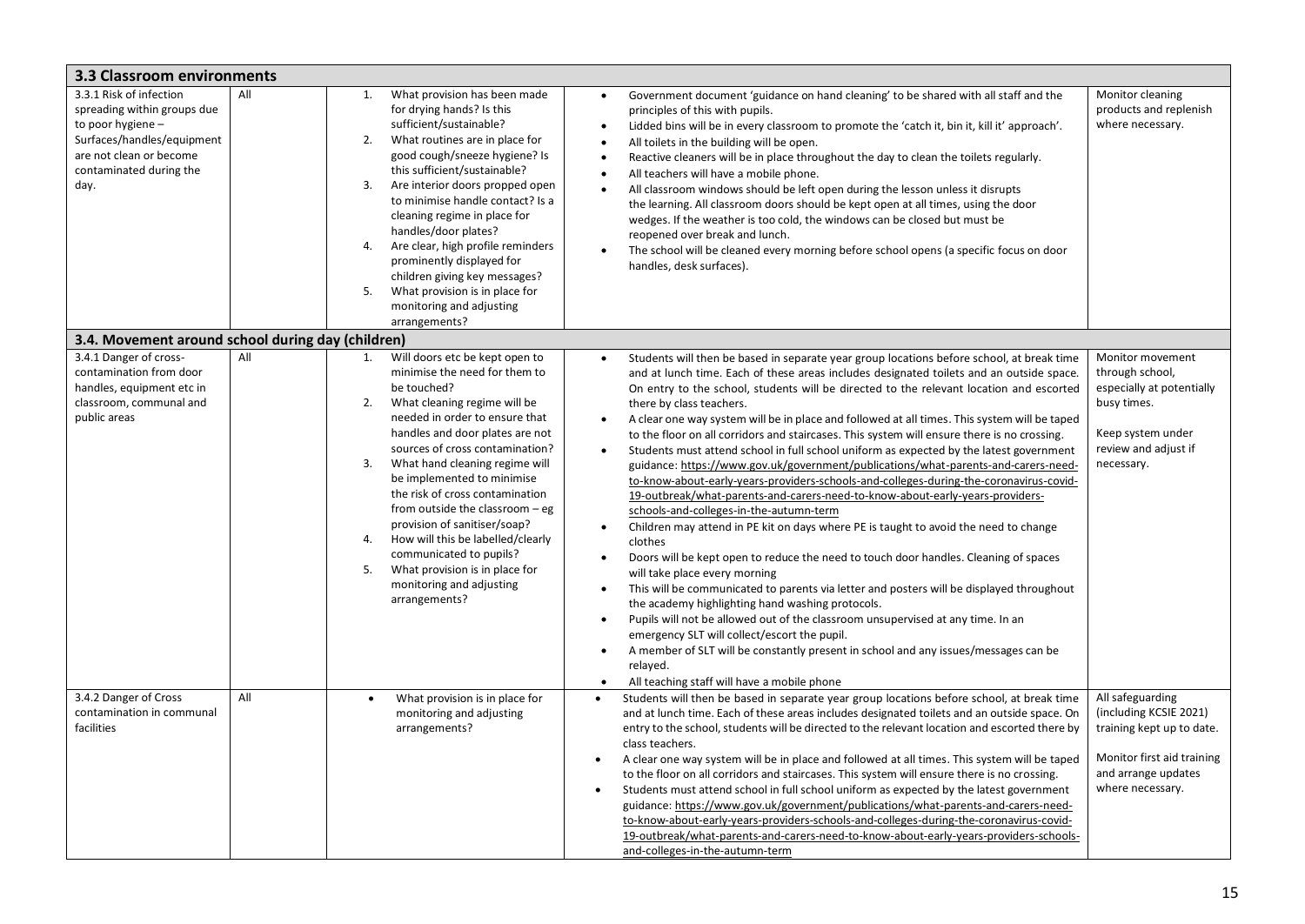|                                                                                                                                                                                                |                                                                                                                                                                                                                                                                                                                                                                                                                                                                                                         | Children may attend in PE kit on days where PE is taught to avoid the need to change<br>clothes<br>Doors will be kept open to reduce the need to touch door handles. Cleaning of spaces will<br>take place every morning<br>This will be communicated to parents via letter and posters will be displayed throughout<br>$\bullet$<br>the academy highlighting hand washing protocols.<br>Pupils will not be allowed out of the classroom unsupervised at any time. In an emergency<br>$\bullet$<br>SLT will collect/escort the pupil.<br>A member of SLT will be constantly present in school and any issues/messages can be<br>$\bullet$<br>relayed.<br>All teaching staff will have a mobile phoneDoors will be kept open to reduce the need to<br>$\bullet$<br>touch door handles. Cleaning of spaces will take place every morning.                                                                                                                                                  |                                                                                                                                            |
|------------------------------------------------------------------------------------------------------------------------------------------------------------------------------------------------|---------------------------------------------------------------------------------------------------------------------------------------------------------------------------------------------------------------------------------------------------------------------------------------------------------------------------------------------------------------------------------------------------------------------------------------------------------------------------------------------------------|------------------------------------------------------------------------------------------------------------------------------------------------------------------------------------------------------------------------------------------------------------------------------------------------------------------------------------------------------------------------------------------------------------------------------------------------------------------------------------------------------------------------------------------------------------------------------------------------------------------------------------------------------------------------------------------------------------------------------------------------------------------------------------------------------------------------------------------------------------------------------------------------------------------------------------------------------------------------------------------|--------------------------------------------------------------------------------------------------------------------------------------------|
| 3.5 Safeguarding / First Aid                                                                                                                                                                   |                                                                                                                                                                                                                                                                                                                                                                                                                                                                                                         |                                                                                                                                                                                                                                                                                                                                                                                                                                                                                                                                                                                                                                                                                                                                                                                                                                                                                                                                                                                          |                                                                                                                                            |
| 3.5.1 Risk of increased<br>All<br>safeguarding/pastoral<br>needs following self-<br>isolation - risk of pastoral<br>worker/ safeguarding lead<br>cross contaminating<br>individuals and groups | What provision has been made<br>1.<br>for pastoral/ safeguarding<br>support?<br>Have reporting lines been<br>2.<br>reinforced?<br>How will pastoral support be<br>3.<br>provided while maintaining<br>social distancing - can outside<br>spaces be utilised?<br>4.<br>What consideration has been<br>made to access by social<br>workers/Early Help etc - how<br>will this be managed?<br>5.<br>What provision is in place for<br>monitoring and adjusting<br>arrangements?                             | Staff will be briefed around the need to be vigilant to concerns over student<br>$\bullet$<br>wellbeing/abuse.<br>All safeguarding training is up to date and reporting will follow the established channels<br>$\bullet$<br>to the safeguarding team.                                                                                                                                                                                                                                                                                                                                                                                                                                                                                                                                                                                                                                                                                                                                   | Ensure staff are aware<br>of the new<br>arrangements for self<br>isolation.<br>Continue to monitor<br>twice weekly LFT tests<br>for staff. |
| 3.6 Suspected / Confirmed Cases                                                                                                                                                                |                                                                                                                                                                                                                                                                                                                                                                                                                                                                                                         |                                                                                                                                                                                                                                                                                                                                                                                                                                                                                                                                                                                                                                                                                                                                                                                                                                                                                                                                                                                          |                                                                                                                                            |
| 3.6.1 Risk of contamination<br>All<br>spreading as symptomatic<br>child continues to mix with<br>staff / children                                                                              | Has a clear message been<br>1.<br>communicated to all<br>stakeholders that any child with<br>a raised temperature or cough<br>will be sent home?<br>Have good hygiene systems<br>2.<br>been put in place to ensure<br>basic sneeze/cough/hand<br>hygiene is consistently adopted?<br>3.<br>Has a well-ventilated area been<br>allocated to 'hold' children with<br>symptoms in isolation until they<br>can be collected?<br>What arrangements are in place<br>4.<br>for supervision while a child is in | Anyone displaying symptoms will be sent home immediately and asked to book a test.<br>$\bullet$<br>They will be asked to inform the school of the result.<br>Any student showing symptoms who cannot leave the premises straight away, will be<br>$\bullet$<br>moved to a room where they can be isolated behind a closed door. A window will be<br>opened for ventilation. If they need to go to the toilet while waiting to be collected, they<br>should use a separate toilet if possible. The toilet should be cleaned and disinfected using<br>standard cleaning products before being used by anyone else.<br>This message will be communicated to all staff, parents and governors. We will continue<br>$\bullet$<br>to liaise with the member of staff on their condition and eventual return to school.<br>If a member of staff displays symptoms they should leave the academy immediately and<br>$\bullet$<br>book a PCR test. Staff should inform the academy of the result. | Monitor cleaning<br>products and replenish<br>where necessary.                                                                             |